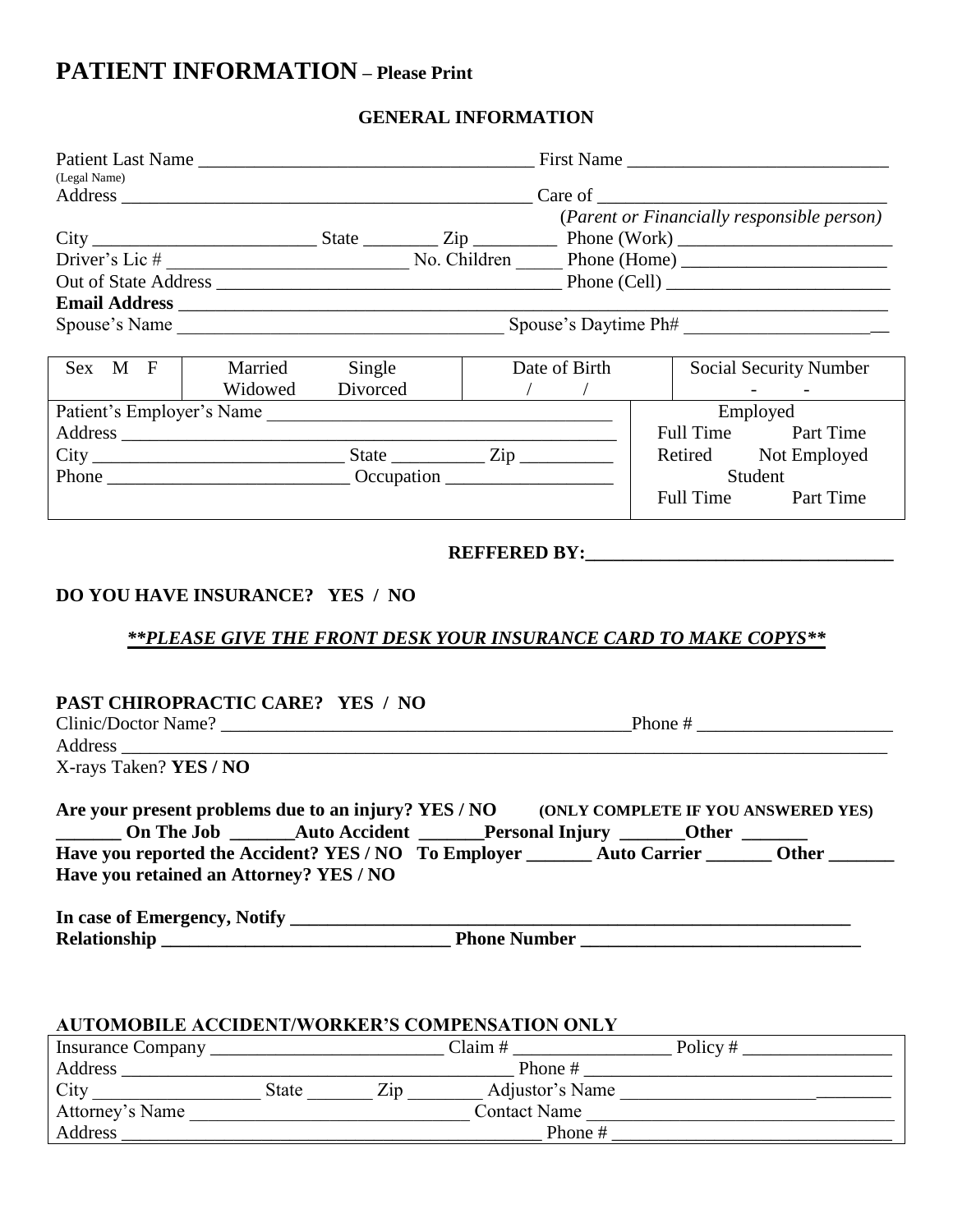# **POLICIES**

- All first visit charges are payable when services rendered.

- The fee paid for treatment x-rays is for analysis only. **The film itself is the property of this office.**

- We use your email to send you appointment reminders, office updates, monthly newsletter, etc.. **Please Opt Me Out \_\_\_ Yes**

**\_\_\_\_\_\_\_ (INITIAL)** I understand and agree that health and accident insurance policies are an arrangement between an insurance carrier and me. Furthermore, I understand Elite Chiropractic will prepare any necessary reports and forms to assist in making collections from the insurance company and that any amount authorized to be paid directly to Elite Chiropractic will be credited to my account upon receipt. *However,* I clearly understand and agree that all services rendered are charged directly to me and that I am personally responsible for payment.

I *also understand that if I suspend or terminate my care at this office, any outstanding charges for professional services rendered to me will be immediately due and payable.*

**I agree that I will be responsible for all attorney and legal fees if legal action becomes necessary to collect this account**.

#### **RELEASE AND ASSIGNMENT**

**(INITIAL)** I authorize release of any information necessary to process my insurance claims and assign and request payment directly to my physicians.

#### **CONSENT TO EXAMINATION AND DIAGNOSTIC PROCEDURES**

**\_\_\_\_\_\_\_ (INITIAL)** I do hereby authorize the Elite Chiropractic Doctors, Chiropractic Assistants, or Staff to perform upon me examination and diagnostic procedures arising from any current or presently unforeseen conditions, which the Elite Chiropractic Doctors may consider necessary or advisable in the course of my care.

I understand and agree that Elite Chiropractic Doctors have the right to refuse to accept me as a patient at any time before treatment begins. The taking of a history and conducting of a physical examination are not considered treatment, but is a part of the process of information gathering so that the doctors of Elite Chiropractic can determine whether to accept me as a patient.

#### **CONSENT TO X-RAY**

**\_\_\_\_\_\_\_ (INITIAL)** I do hereby authorize the Elite Chiropractic Doctors to take x-rays of myself (or said minor).

#### **CONSENT TO OPEN DOOR ADJUSTING ENVIRONMENT**

**\_\_\_\_\_\_\_ (INITIAL)** Elite Chiropractic has an open door adjusting area. If you require privacy, it will be provided if your request is in writing. This office utilizes an "open-adjusting" environment for ongoing patient care. "Open-adjusting" involves several patients being seen in the same adjusting room at the same time. Patients are within sight of one another and some ongoing routine details of care are discussed within earshot of other patients and staff. This environment is used for ongoing care and this is not the environment used for taking patient histories, providing examinations or presenting reports of findings. These procedures are completed in a private confidential setting. The use of this format is intended to make your experience with our office more efficient and productive as well as to enhance your access to quality health care and health information. If you choose not to be adjusted in an open-adjusting environment then other arrangements will be made for you.

#### **(WOMEN ONLY) PREGNANCY RELEASE\***

Date of onset of patient's last menstrual period (LMP):

**\_\_\_\_\_\_\_ (INITIAL)** I do hereby release Elite Chiropractic; it's doctors, and staff from any and all liability. I hereby affirm that I am not pregnant nor am I attempting to get pregnant as of this date and the doctor has my permission to perform a x-ray evaluation. I have been informed adequately of the potential effects of radiation on a developing fetus. If a pregnancy test has been performed, I am also aware that this test is not 100% accurate and may yield false results.

**\_\_\_\_\_\_\_\_\_\_\_\_\_\_\_\_\_\_\_\_\_\_\_\_\_\_\_\_\_\_\_\_\_\_\_\_\_\_\_\_\_\_\_\_\_\_\_\_\_\_\_\_\_\_\_\_\_\_\_\_\_\_\_\_\_\_\_\_\_\_\_\_\_\_\_\_\_\_\_\_\_\_\_\_\_\_\_\_\_\_\_\_\_\_\_\_\_\_\_\_\_\_\_\_\_\_\_\_**

\_\_\_\_\_\_\_\_\_\_\_\_\_\_\_\_\_\_\_\_\_\_\_\_\_\_\_\_\_\_\_\_\_\_\_\_\_\_\_\_\_\_\_\_\_\_\_\_\_\_\_\_\_\_\_\_\_\_\_\_\_ \_\_\_\_\_\_\_\_\_\_\_\_\_\_\_\_\_\_\_\_\_\_\_\_\_\_\_\_\_\_\_\_\_\_\_\_\_\_\_\_\_

\_\_\_\_\_\_\_\_\_\_\_\_\_\_\_\_\_\_\_\_\_\_\_\_\_\_\_\_\_\_\_\_\_\_\_\_\_\_\_\_\_\_\_\_\_\_\_\_\_\_\_\_\_\_\_\_\_\_\_\_\_ \_\_\_\_\_\_\_\_\_\_\_\_\_\_\_\_\_\_\_\_\_\_\_\_\_\_\_\_\_\_\_\_\_\_\_\_\_\_\_\_\_

**I have read everything provided to me and by signing below I consent to everything that has been explained to me above.**

Printed Name of Patient **Date Date** Printed Name of Witness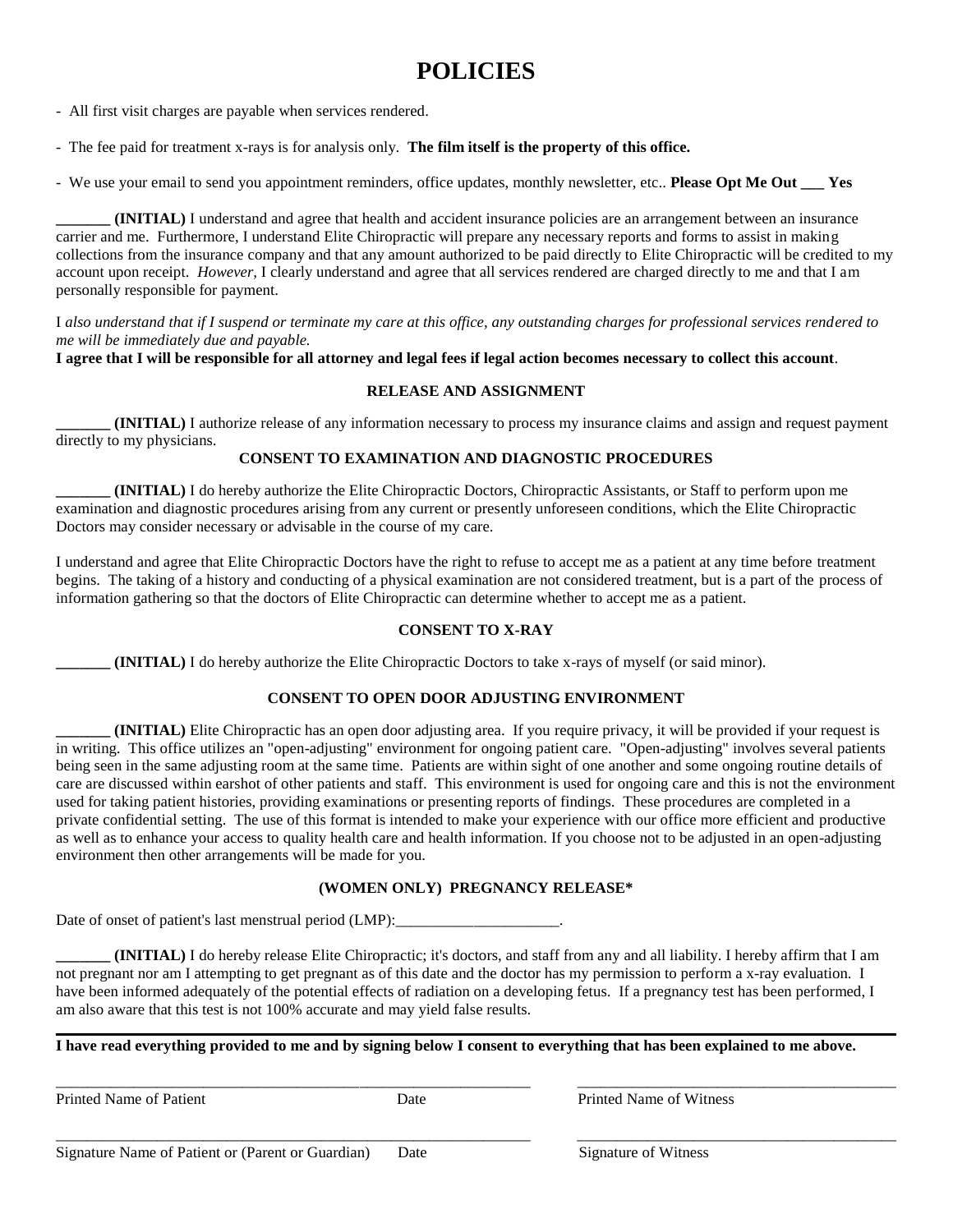# **CHIEF COMPLAINT**

| <b>Site</b>                                                                                                                                                                                                                                                                                                                                                | <b>Please Circle Location of Your Pain</b>                                 |  |
|------------------------------------------------------------------------------------------------------------------------------------------------------------------------------------------------------------------------------------------------------------------------------------------------------------------------------------------------------------|----------------------------------------------------------------------------|--|
| Do you have any other health problems that concern you?<br>$2nd$ Complaint:<br>$2. \qquad \qquad \overbrace{\qquad \qquad }$<br>$3rd$ Complaint: $3.$<br>4 <sup>th</sup> Complaint:<br>4.                                                                                                                                                                  |                                                                            |  |
| <b>Onset</b>                                                                                                                                                                                                                                                                                                                                               |                                                                            |  |
| When did complaint start? Date__________ Gradually or Suddenly                                                                                                                                                                                                                                                                                             |                                                                            |  |
| Did anything cause or contribute to the onset? YES / NO                                                                                                                                                                                                                                                                                                    |                                                                            |  |
| <b>Provoking &amp; Palliative</b> (Please place the corresponding number of your complaint next to any provoking or palliative action)                                                                                                                                                                                                                     |                                                                            |  |
| What makes your condition worse? _Nothing _Lifting _Trying to Stand _Standing _Walking _Sitting                                                                                                                                                                                                                                                            |                                                                            |  |
| What makes your condition better? Nothing Standing Walking Sitting Movement Exercise<br>_Inactivity _Lying Down _Sleep _Stretching _ Ice _Heat _Pain Meds _OTC's Other ________                                                                                                                                                                            |                                                                            |  |
| <b>Quality</b> (Please place the corresponding number of your complaint next to any sensation you are feeling)                                                                                                                                                                                                                                             |                                                                            |  |
|                                                                                                                                                                                                                                                                                                                                                            |                                                                            |  |
| Please rate your Pain.<br>Radiating                                                                                                                                                                                                                                                                                                                        |                                                                            |  |
| Does your pain radiate to any other part of your body? YES/NO Do you experience Numbness/Tingling? Y/N                                                                                                                                                                                                                                                     |                                                                            |  |
| <b>Timing</b>                                                                                                                                                                                                                                                                                                                                              |                                                                            |  |
| Is your pain Constant? YES / NO Constant since when? ___________________________<br>Is your pain Intermittent? YES / NO 1. 1st Complaint - Frequency_________Times Per Week________Hrs/Days                                                                                                                                                                |                                                                            |  |
|                                                                                                                                                                                                                                                                                                                                                            | 2. 2nd Complaint - Frequency____________Times Per Week________Hrs/Days     |  |
|                                                                                                                                                                                                                                                                                                                                                            | 4. 4th Complaint - Freguency______________Times Per Week__________Hrs/Days |  |
| Has there been any change in your bodily functions (urination, defecation, respiration, digestion, vision, sexual,<br>Name other doctors you have seen for this condition:<br><u>Letting and</u> the set of the set of the set of the set of the set of the set of the set of the set of the set of the set of the set of the set of the set of the set of |                                                                            |  |

What are your health goals?\_\_\_\_\_\_\_\_\_\_\_\_\_\_\_\_\_\_\_\_\_\_\_\_\_\_\_\_\_\_\_\_\_\_\_\_\_\_\_\_\_\_\_\_\_\_\_\_\_\_\_\_\_\_\_\_\_\_\_\_\_\_\_\_\_\_\_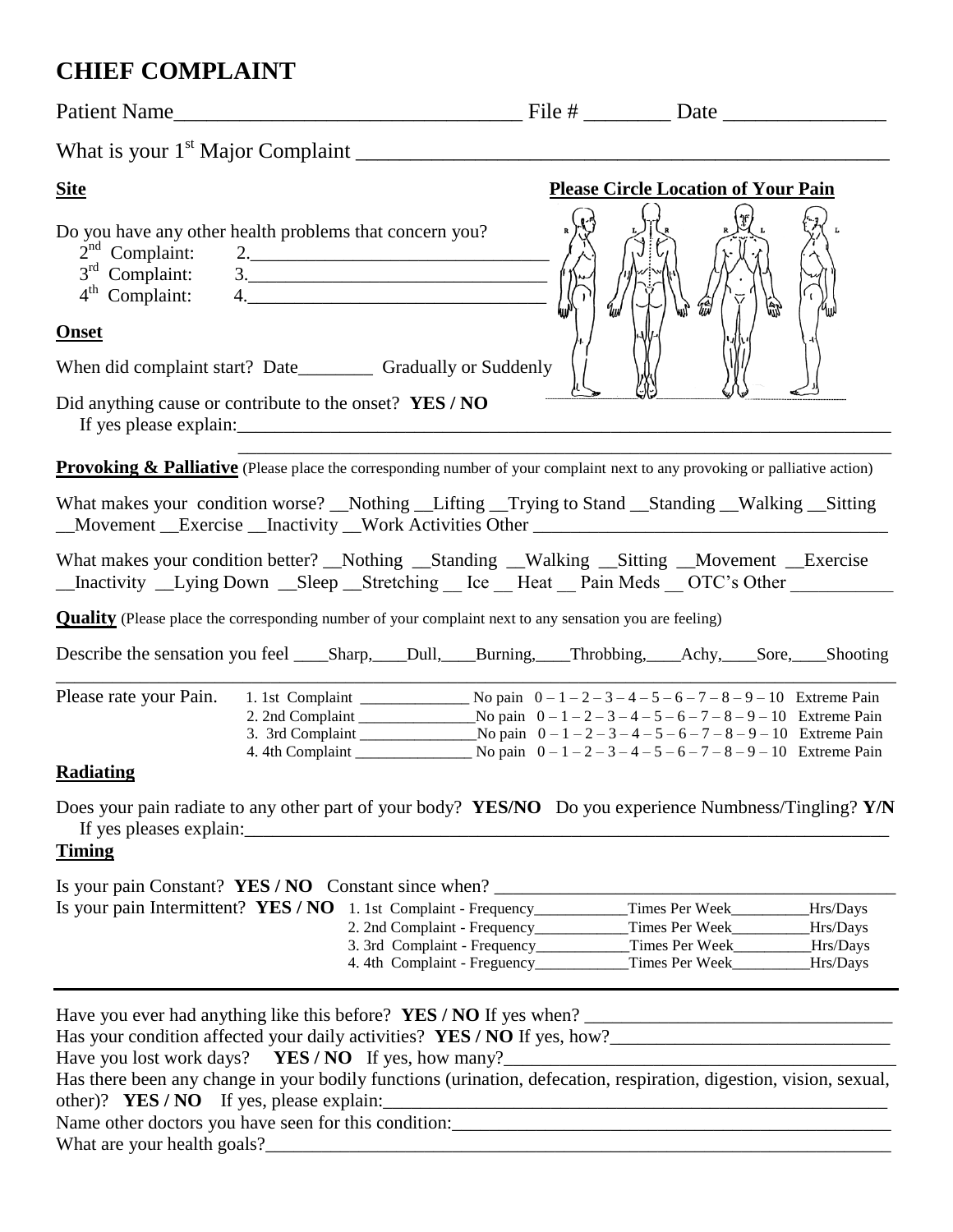# **PATIENT CASE HISTORY**

*\*\*It is your responsibility to complete these clinic forms accurately and to notify the doctor if any of your information has changed or requires update.\*\**

- **1. What is your occupation?\_\_\_\_\_\_\_\_\_\_\_\_\_\_\_\_\_\_\_\_\_\_\_\_\_\_\_\_\_\_\_\_\_\_\_\_\_\_\_\_\_\_\_\_\_\_\_\_\_\_\_\_\_\_\_\_\_\_\_\_\_\_\_\_\_**
- 2. What physical demands does your occupation include?
- **3. What are your hobbies? \_\_\_\_\_\_\_\_\_\_\_\_\_\_\_\_\_\_\_\_\_\_\_\_\_\_\_\_\_\_\_\_\_\_\_\_\_\_\_\_\_\_\_\_\_\_\_\_\_\_\_\_\_\_\_\_\_\_\_\_\_\_\_\_\_\_**

|                         | Please mark if you have had any of these symptoms in the last 12 months |                            |                                        |
|-------------------------|-------------------------------------------------------------------------|----------------------------|----------------------------------------|
| <b>GENERAL SYMPTOMS</b> | GI                                                                      | <b>EENT</b>                | <b>RESPIRATORY</b>                     |
| Headache                | Poor Appetite                                                           | Poor Vision                | __ Chronic Cough                       |
| Fever                   | Poor Digestion                                                          | <b>Crossed Eyes</b>        | __ Spitting Blood                      |
| Chills                  | $\frac{1}{2}$ Excessive Hunger                                          | $\frac{1}{2}$ Pain In Eyes | __ Spitting Phlegm                     |
| <b>Night Sweats</b>     | Belching or Gas                                                         | Deafness                   | <b>Chest Pain</b>                      |
| Fainting                | Nausea                                                                  | Earache                    | <b>Difficulty Breathing</b>            |
| <b>Dizziness</b>        | Vomiting                                                                | Ear Discharges             |                                        |
| Convulsions             | <b>Vomiting Blood</b>                                                   | <b>Nasal Obstruction</b>   | <b>GENITO-URINARY</b>                  |
| __ Loss of Sleep        | Pain over Stomach                                                       | Nose Bleeds                | __ Frequent Urination                  |
| __ Fatigue              | Constipation                                                            | <b>Sore Throats</b>        | <b>Painful Urination</b>               |
| Nervousness             | Diarrhea                                                                | Hoarseness                 | <b>Blood</b> in Urine                  |
| Loss of Weight          | Colon Trouble                                                           | Hay Fever                  | Kidney Infection                       |
| Allergy (What)          | Hemorrhoids (Piles)                                                     | __ Asthma                  | __ Bed Wetting                         |
| Wheezing                | Liver Trouble                                                           | Frequent Colds             | Inability to Control                   |
| Neuralgia               | Jaundice                                                                | <b>Enlarged Thyroid</b>    | Urine                                  |
| Numbness or pain        | <b>Gall Bladder Trouble</b>                                             | Tonsillitis                | Prostate Trouble                       |
| in arms/legs/hands      |                                                                         | Sinus Trouble              |                                        |
| <b>MUSCLE/JOINTS</b>    | <b>CARDIOVASCULAR</b>                                                   | <b>SKIN OR ALLERGIES</b>   | <b>FOR WOMEN ONLY</b>                  |
| Weakness                | Rapid Heart                                                             | <b>Skin Eruptions</b>      | <b>Painful Periods</b>                 |
| Twitching               | <b>Slow Heart</b>                                                       | $\equiv$ Itching           | <b>Excessive Flow</b>                  |
| <b>Stiff Neck</b>       | - High Blood Pressure                                                   | <b>Bruising Easily</b>     | __ Irregular Cycle                     |
| Backache                | <b>Low Blood Pressure</b>                                               | <b>Dryness</b>             | <b>Hot Flashes</b>                     |
| Swollen Joints          | Pain over Heart                                                         | <b>Boils</b>               | Cramps or Backaches                    |
| <b>Tremors</b>          | Previous Heart Trouble                                                  | <b>Sensitive Skin</b>      | Miscarriage                            |
| Foot Trouble            | <b>Swelling Ankles</b>                                                  | <b>Hives or Allergy</b>    | Vaginal Discharge                      |
| Painful Tailbone        | Poor Circulation                                                        | Eczema                     | <b>Example 2</b> Pregnant at this Time |
| Pain B/W                | Varicose Veins                                                          | ___ Allergy to Meds        | Use of oral contraception              |
| Shoulders               | <b>Strokes</b>                                                          |                            | What kind and for how long?            |
| Hernia                  |                                                                         |                            |                                        |
| <b>Spinal Curvature</b> |                                                                         |                            |                                        |
| Or Scoliosis            |                                                                         |                            |                                        |

| <b>DATE</b>  | <b>OPERATIONS AND PROCEDURES</b><br><b>DATE</b>                                                  |                                | <b>DATE</b> |
|--------------|--------------------------------------------------------------------------------------------------|--------------------------------|-------------|
| Vaccinations | Tubes in ears                                                                                    | Sinus                          |             |
|              |                                                                                                  |                                |             |
|              |                                                                                                  |                                |             |
|              |                                                                                                  | Stomach ______________________ |             |
| Other        |                                                                                                  |                                |             |
|              |                                                                                                  |                                |             |
|              | Hip Replacement $R / L$ Knee Replacement $R / L$ Knee Replacement R $/L$ Knee Replacement R $/L$ | <b>Pacemaker Exercise 2</b>    |             |
|              | Do you have any other implantable medical devices in your body? YES / NO Explain:                |                                |             |
|              | Have you had breast implant surgery? YES / NO When?                                              |                                |             |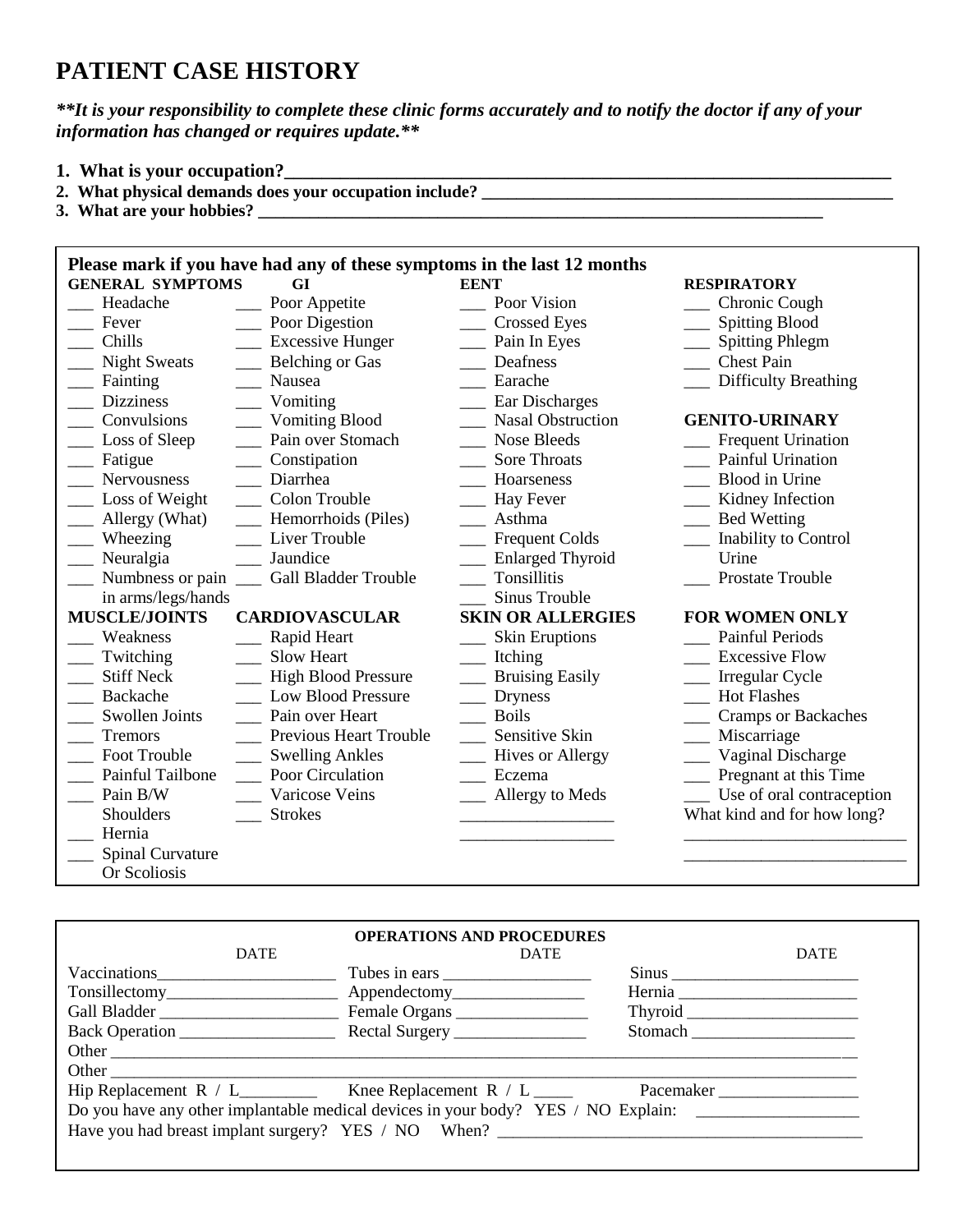| Give the Most current Date: Leave blank if not<br>applicable<br>$\text{Lab Exam}\_\_$<br>Last Physical _____________<br>Bone Density ____________                                                                                                                                                                                                                                                                                                                                                                                                                                                                                                                                                                                                                                            |          | <b>FEMALE ONLY</b><br>Breast Exam __________                                                                                                                                                                                           |                                 | <b>HABITS</b><br>Smoking Packs/Day<br>Drinking Alcohol<br>Coffee Cups/Day _________ |             |                                                    | <b>EXERCISE</b><br>None $\_\_$<br>Moderate<br>Daily |
|----------------------------------------------------------------------------------------------------------------------------------------------------------------------------------------------------------------------------------------------------------------------------------------------------------------------------------------------------------------------------------------------------------------------------------------------------------------------------------------------------------------------------------------------------------------------------------------------------------------------------------------------------------------------------------------------------------------------------------------------------------------------------------------------|----------|----------------------------------------------------------------------------------------------------------------------------------------------------------------------------------------------------------------------------------------|---------------------------------|-------------------------------------------------------------------------------------|-------------|----------------------------------------------------|-----------------------------------------------------|
| <b>LIFESTYLES &amp; HABITS</b><br>1. How many hours of television do you watch a day?<br>2. Do you usually snack while watching television? YES / NO<br>3. How many hours per day do you use a computer at home or work? $\frac{\ }{2}$ < 1 $\frac{\ }{2}$ -1 $\frac{3}{2}$ -5 $\frac{\ }{2}$ >5<br>4. How many hours per day do you ride in a car or other vehicle? $\frac{1}{\sqrt{2}} < 1$ $\frac{1}{\sqrt{2}} < 1$ $\frac{1}{\sqrt{2}} < 3.5$ $\frac{1}{\sqrt{2}} > 5$<br>5. How often do you exercise? __ Daily _____2-5x's/week ______I Don't Exercise<br>6. How long do your exercise workouts last? $\qquad$ > 1 hour $\qquad$ 1 hour 30 min's $\qquad$ < 30 min's $\qquad$ N/A<br>7. What are your exercise activities? __ walking __ running/treadmill/rowing/climbing __ swimming |          | stretching ___ yoga/pilates ___ resistance bands ___ group exercise other                                                                                                                                                              |                                 |                                                                                     |             | $-$ <1 $-$ 1-3 $-$ 3-5 $-$ >5                      |                                                     |
| Mother<br>Father<br>Brother, No of __<br>Sister, No of $\_\_$                                                                                                                                                                                                                                                                                                                                                                                                                                                                                                                                                                                                                                                                                                                                | Diabetes | Heart/Stroke HBP Kidney Cancer                                                                                                                                                                                                         | <b>FAMILY HISTORY OF:</b>       |                                                                                     | <b>Back</b> | Obesity                                            | Arthritis                                           |
| __ Appendicitis<br>Pneumonia<br>Rheumatic Fever<br>Polio<br><b>Tuberculosis</b>                                                                                                                                                                                                                                                                                                                                                                                                                                                                                                                                                                                                                                                                                                              |          | DO YOU HAVE OR HAVE YOU HAD ANY OF THE FOLLOWING DISEASES?<br>$\frac{1}{2}$ Anemia<br>__ Measles ___ Goiter<br>$\frac{1}{\sqrt{1-\frac{1}{2}}}\sqrt{1-\frac{1}{2}}$ Influenza<br>_____ Chicken Pox _______ Pleurisy<br><b>Diabetes</b> | <b>Example 21</b> Heart Disease | Alcoholism                                                                          |             | __ Arthritis<br>$\equiv$ Epilepsy<br><b>Eczema</b> | __ Mental Disorder<br>Low Back Pain                 |

| 1 uperculosis         | Diabetes | AICONOIISHI              | <b>ECZEINA</b>           |
|-----------------------|----------|--------------------------|--------------------------|
| <b>Whooping Cough</b> | cancer   | Venereal Infection       | AIDS                     |
| <b>Stroke</b>         | Whiplash | <u>_</u> __ Hypertension | $\mathit{Dsteo porosis}$ |
|                       |          |                          |                          |

## **PLEASE LIST ANY ACCIDENTS, FALLS, OR INJURIES AND DATES**

| <b>Auto Collisions</b> | <b>Treatment Received</b> | Date |
|------------------------|---------------------------|------|
| Recreational Vehicle   | <b>Treatment Received</b> | Date |
| <b>Sports</b>          | <b>Treatment Received</b> | Date |
| Job                    | <b>Treatment Received</b> | Date |
| Other                  | <b>Treatment Received</b> | Date |

| 1. List any broken bones (fractures) or dislocations:                                                                     |
|---------------------------------------------------------------------------------------------------------------------------|
| 2. Ever on crutches? YES / NO Why?                                                                                        |
| 3. Have you ever had any spinal taps or spinal injections? YES / NO Why?                                                  |
| 4. Were you ever knocked unconscious? YES / NO How?                                                                       |
| 5. Have you ever had a lapse of memory? YES / NO Why?                                                                     |
|                                                                                                                           |
| 7. For what ailments were these X-Rays, MRI, CT Scan taken?                                                               |
| 8. Do you suffer from any other condition other than that for which you are now consulting us?                            |
| 9. Please list any medications you are taking, Prescription or Over-the-Counter:                                          |
|                                                                                                                           |
| 10. Are you currently taking any anti-coagulant (blood thinning) medications (e.g. coumidine, heparin, aspirin, etc)? Y/N |
|                                                                                                                           |